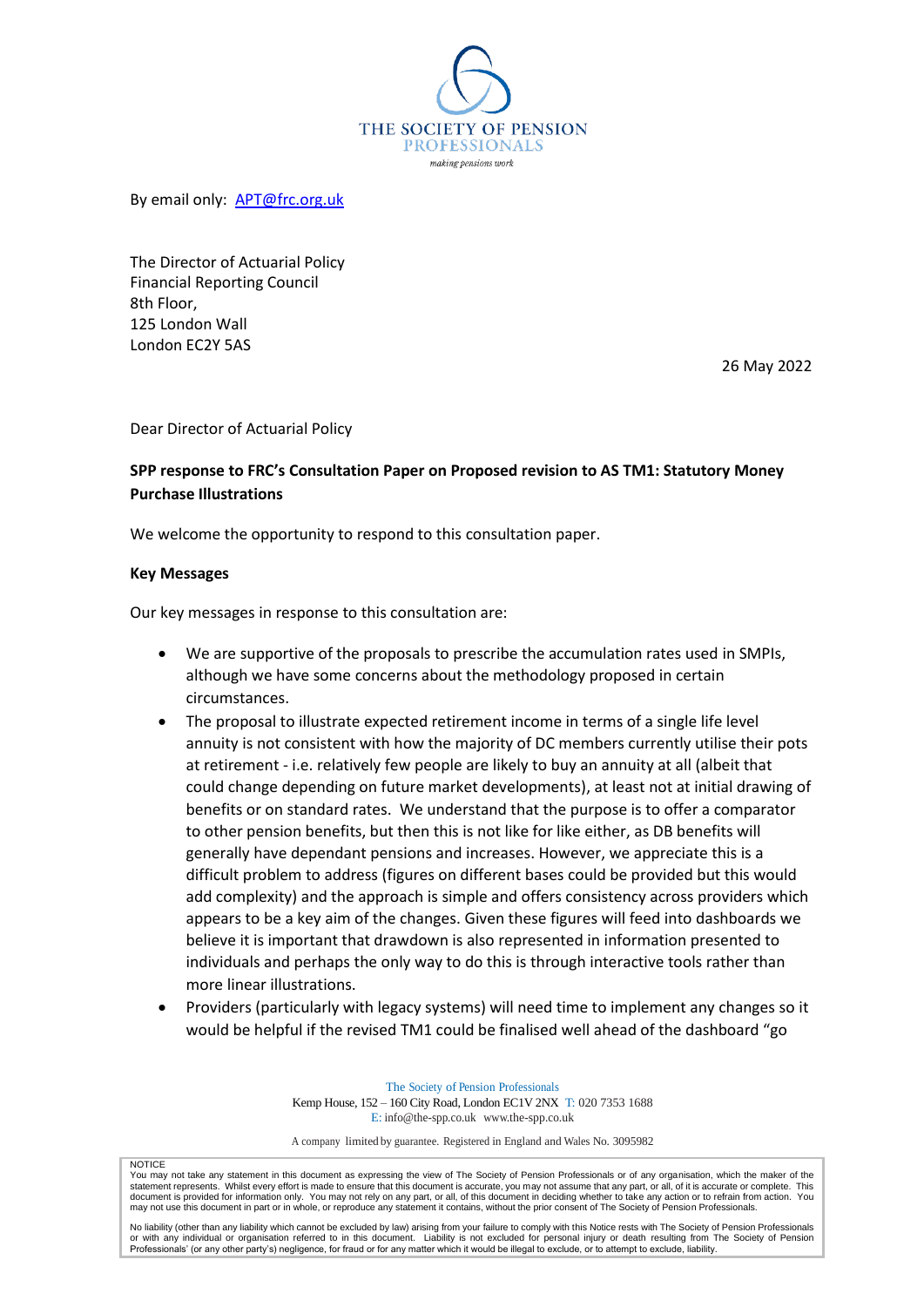

live" date (we note that the intended finalisation date of 1 October 2022 should support this).

#### **Detailed Response**

**QUESTION 1: How supportive are you of the approach to prescribe the accumulation rate and form of annuitisation more precisely, in order to improve consistency across projections from different providers? In particular, do you have any concerns arising from the loss of independence and judgement allowed to providers to set these terms?**

We agree with the principle that pension dashboards need prescribed accumulation rates and annuitisation rates across providers, so that projected DC pots and expected retirement income (ERI) are calculated on a consistent basis across aggregate DC savings. This should capture the specific investment characteristics of each pot without provider subjectivity resulting in different answers for identical solutions, which should be to members' benefit. The revised approach will potentially take a cost out for providers as they will no longer need to take advice on assumptions if they are prescribed in TM1 and, in general, we do not envisage any significant issues with the loss of independence and judgement allowed to providers to set the assumptions.

However, there are complications that need careful consideration. The proposed method will set accumulation rates to funds which are categorised into different levels of risk based on their historic volatilities and will base volatility on the latest 5 years' weekly price movements. There are clear situations where this could lead to misleading 'expected' returns:

- Allocations to very long dated gilts and investment grade credit. Rather at odds with the capital market theory, long dated gilts can display a very high level of volatility and yet they do not offer an equally high return. This is because investors use them to hedge long dated liabilities and this absolute volatility does not translate to risk that demands an additional return from investors. De-risking DC pots into long dated gilts used to be the norm within DC, and while this has become rather less prevalent with the appreciation that savers may instead access pension freedoms, it is still a prevalent enough investment that this issue deserves consideration.
- Different equity funds could find themselves in different groups, e.g., some in group 3 and some in 4, with a 2% pa difference in accumulation rates. This may not reflect the likely accumulation difference in practice.

We also note that care may be needed with member communications in advance of the revised SMPIs being issued as the figures will potentially be materially different to previous SMPIs (in particular a move to a flat rate single life annuity from indexed and/or dependant's pension). There does not appear to be any requirement to add additional text to SMPIs to explain this, and it would therefore be up to trustees and providers to provide that additional information to the member.

#### **QUESTION 2: What are your views on the proposed effective date of 1 October 2023?**

The implementation of the revised TM1 assumptions fits in with the Pension Dashboard deadline. As updates to systems can be a significant undertaking (especially for legacy systems) it is hoped that any changes are finalised well in advance of the October 2023 date to give as much time as possible to update systems and processes.

On the other hand some providers may appreciate the flexibility to be able to adopt the changes sooner rather than await the proposed dashboard go live date.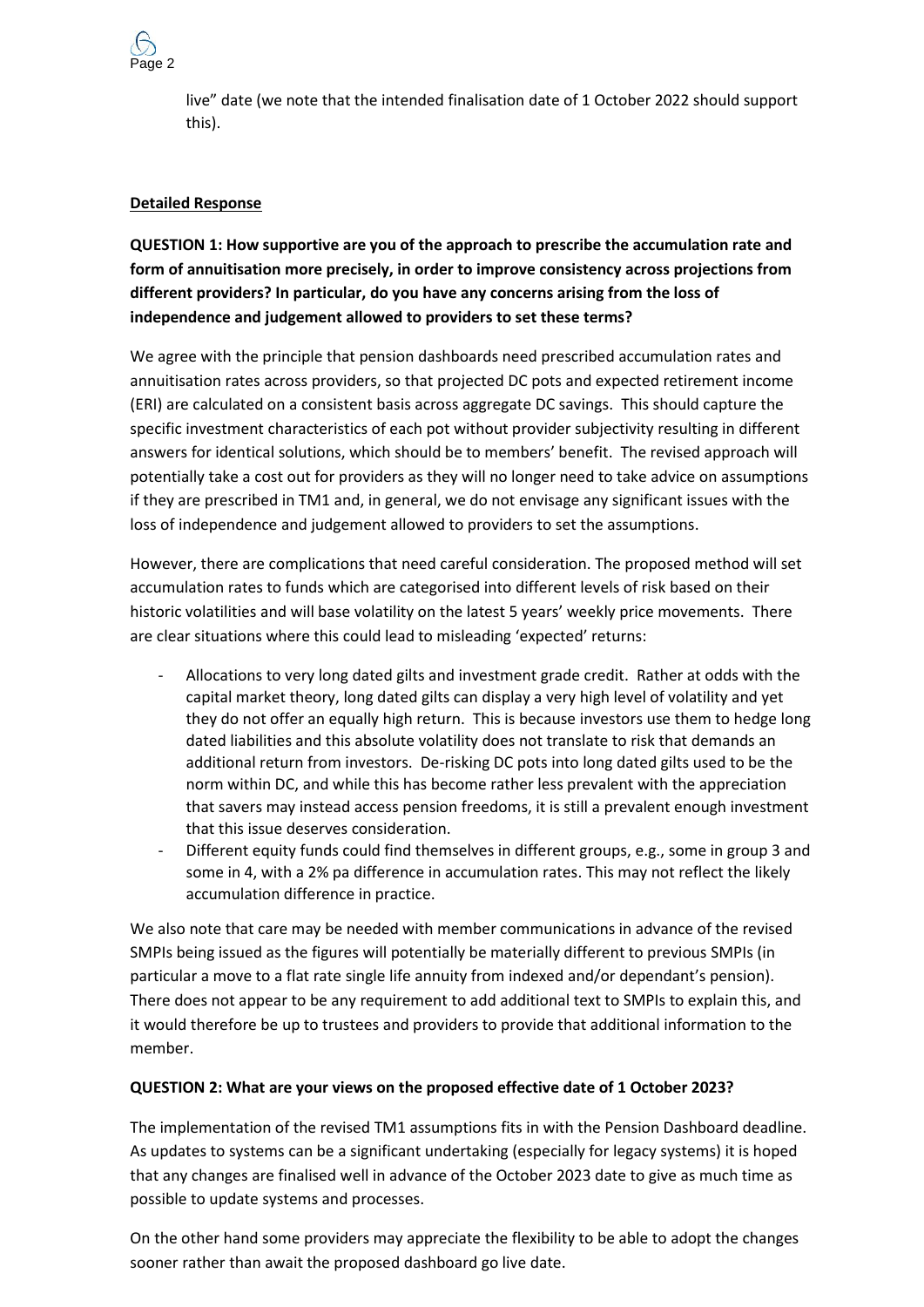

Some providers (perhaps such as AVC arrangements in DB schemes) may be entirely reliant on data from external sources (such as a number of fund managers) to allocate funds to volatility buckets making the process more difficult, but the lead in time would seem to be long enough for solutions to be put in place.

## **QUESTION 3: What are your views on the proposed volatility-based approach for determining the accumulation rate?**

We have some concerns as outlined in Q1. We think there may be merit in considering combining the asset class and volatility approach to address some of these issues.

## **Question 4: Based on an assumed CPI of 2.5% do you find the accumulation rates proposed for the various volatility groups to be reasonable and suitably prudent?**

The proposed accumulation rates look reasonable for growth assets and short dated fixed income instruments, but we would note again that long dated gilts can be volatile without a commensurately higher accumulation rate being appropriate.

## **Question 5: What are your views on the proposed approach to reflect derisking when calculating the accumulation rate assumptions?**

We agree that adjusting for future derisking is important when making these projections. Providing guidance to providers as to how to implement this adjustment consistently is also important. We support the proposal that adjustments should be in line with the actual, systematic derisking.

## **Question 6: What are you views on the proposals that the recalculation of volatility indicator should be annually as at 31 December with a 0.5% corridor?**

Overall we feel this approach is reasonable, although with some concerns noted below. We agree with an annual recalculation and recognise that using 5 years of historic data will provide smoothing. We have concerns that the corridor could result in exactly the issue that the FRC are seeking to avoid – identical funds using different assumptions, should a fund just caught in a higher group marginally reduce risk to fall into a lower group, for example, but not switch category due to the corridor. Perhaps consideration should be given to less of a cliff edge between categories, although any expansion in the number of categories will need to be balanced against the increased costs of implementation and maintenance this could cause providers.

We are also wary of the suggestion that extreme market movements should be tempered in the calculation. For example, some asset classes will suffer more than others from event risk, so volatility may appear low until it isn't. Reducing the impact of extreme market movements will understate the long-term risk.

## **Question 7: What are your views on the proposed approach for with-profits fund projections?**

In the spirit of prudency the latter, rather than the former, approach would seem more reasonable (i.e. using the smoothed returns and therefore implying lower risk and therefore lower returns). We note there isn't a 'right answer' here as both approaches can be seen to be valid, and communications should ideally explain the approach being used.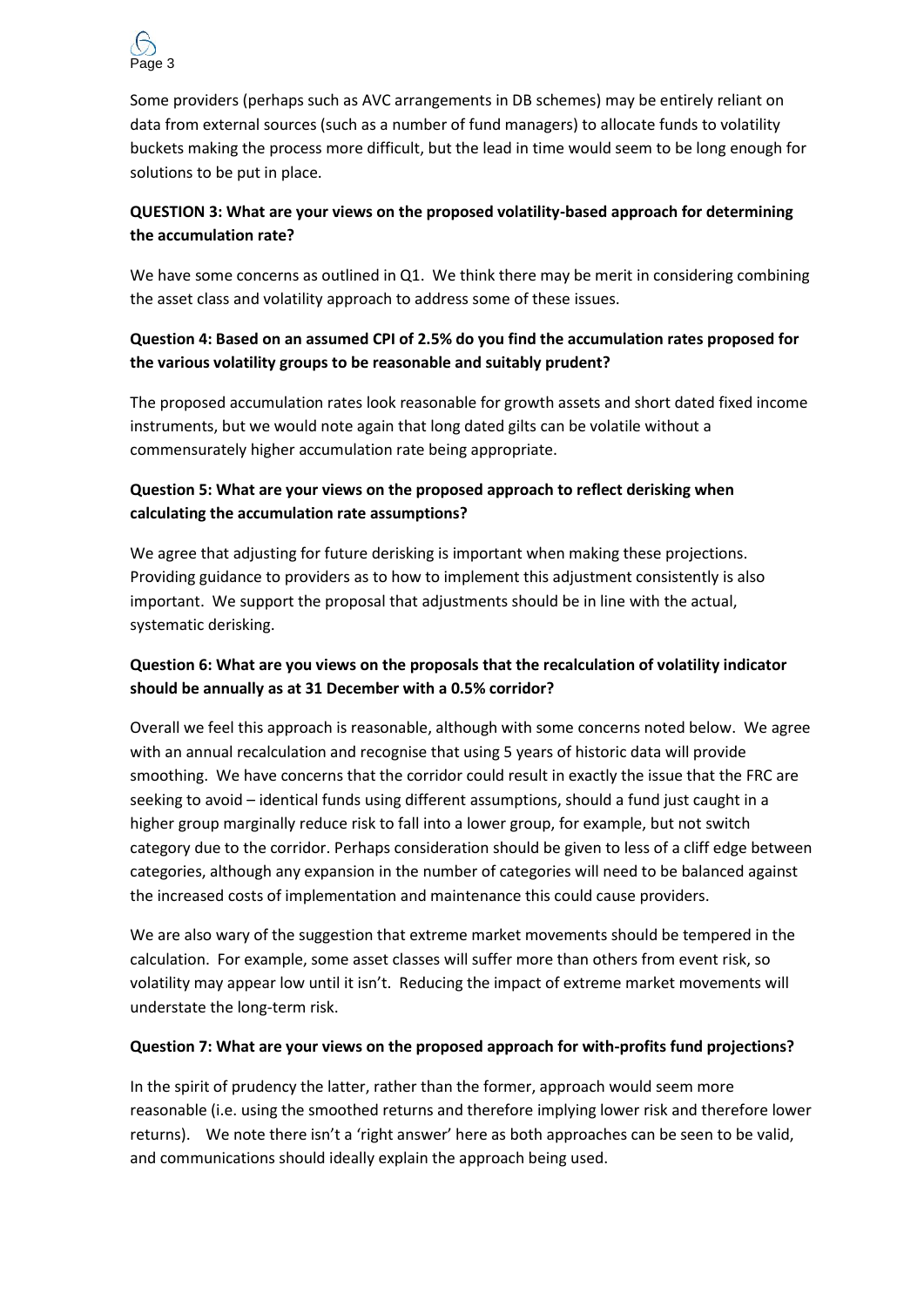

**Q8: Do you have experience of unquoted assets held in pension portfolios and what are you views of the proposed approach for unquoted assets? In particular do you regard a zero real rate of growth to be acceptable and if not please provide suggested alternatives with evidence to support your views?**

Given the difficulty in estimating volatility in unquoted assets and the very low allocations, we can appreciate the rationale for proposing a zero percent real rate of growth but believe that this is far from ideal. Many initiatives are underway to increase the access to unquoted assets (e.g. LTAF's and the DWP's review: Facilitating Investment into Illiquid Assets), and we would not want zero return assumptions in any way being a deterrent to investment nor misleading in retirement planning as allocations grow. As unquoted assets are usually expected to deliver a higher return than their quoted counterparts (as a reward for the illiquidity) a listed proxy should be a prudent solution. Alternatively there has been significant work done on 'unsmoothing' models that adjust for the phenomena of a lower observed volatility, resulting from the lack of a market price  $^1$ .

## **Question 9: What are your views on the proposed approach to determine the accumulation rate assumption across multiple pooled funds?**

The proposed approach to projecting each asset class separately when members have chosen a number of funds appears sensible, although it may require additional work (and time) to bring together multiple sets of data for each constituent fund and this should be considered.

However, it should be noted that the approach can lead to anomalies. For example, the return for a 50%/50% investment in two different funds in volatility groups 3 and 4 would effectively be 6% pa, whereas a unitised fund with identical underlying investments in a single fund could be in a volatility bucket (3 say) leading to a lower aggregate return (say of 5% pa).

# **Question 10: What are your views on the proposed prescribed form of annuitisation and treatment of lump sum at retirement? In particular, does the recommendation to illustrate a level pension without attaching spouse annuity cause you any concerns in relation to gender equality or anticipated behavioural impacts?**

This is an important point with a number of challenges but no easy answer to this. Using a level single life annuity is more reflective of how these benefits are taken in the event of an annuity purchase than increasing and/or with a spouse's annuity. However, it could cause confusion if compared to a DB pension (which will normally be increasing with spouse's benefits attached) on the dashboard, and the proportion of people taking benefits in the form of an annuity is now also low (with the majority taking cash or drawdown). Where people do buy an annuity, it is likely to take into account medical considerations (enhanced or impaired) and a standard mortality pool seems unlikely. So any form of annuity DC income is unlikely to be reflective of what a member will receive in practice. However, it is a simple approach and will aid comparability and consistency across providers.

In relation to gender equality, there is a slight issue here in that larger pots will belong to males (generally as evidenced by various reports highlighting a gender pensions gap) and in practice

- [https://www.aqr.com/Insights/Research/White-Papers/Demystifying-Illiquid-Assets-Expected-Returns-for-Private-](https://www.aqr.com/Insights/Research/White-Papers/Demystifying-Illiquid-Assets-Expected-Returns-for-Private-Equity)**[Equity](https://www.aqr.com/Insights/Research/White-Papers/Demystifying-Illiquid-Assets-Expected-Returns-for-Private-Equity)**
- [https://wpcarey.asu.edu/sites/default/files/2021-11/andrea\\_rossi\\_seminar\\_paper\\_november\\_1\\_2019.pdf](https://wpcarey.asu.edu/sites/default/files/2021-11/andrea_rossi_seminar_paper_november_1_2019.pdf)
- [https://www.nber.org/system/files/working\\_papers/w9571/w9571.pdf](https://www.nber.org/system/files/working_papers/w9571/w9571.pdf)
- [https://papers.ssrn.com/sol3/papers.cfm?abstract\\_id=3544854](https://papers.ssrn.com/sol3/papers.cfm?abstract_id=3544854)

<sup>1</sup> <https://www.ipf.org.uk/static/uploaded/27da2453-38e8-49ce-b5709f037272f1d0.pdf>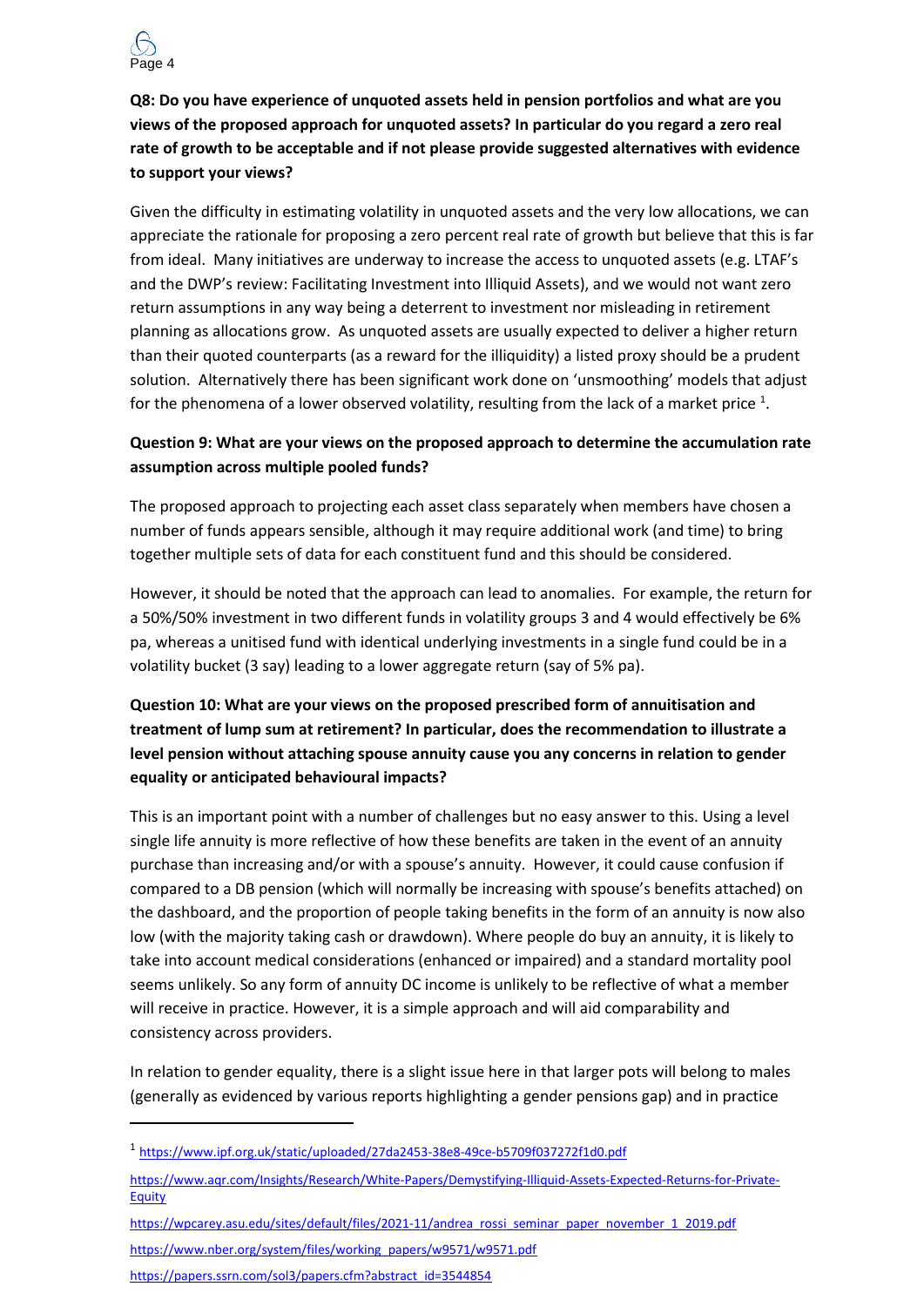

such individuals may be more likely to buy an annuity with a spouse's pension attached to address this and add security for the spouse. Not illustrating on these rates could reduce the number of people that take this option, as individuals fail to consider this option as part of their retirement planning. However, the point remains that annuities with spouse's pensions attached generally are not currently purchased anyway. In our view, there are far more impactful issues to consider in relation to the gender equality in pension provision, such as helping provision become more equal.

## **Question 11: What are your views on the proposed approach to determine the discount rate assumption when used to determine the annuity rates for illustration dates which are a) more than two years from retirement date and b) less than two years from retirement date?**

The approach a) seems sensible if the premise that providing an estimate of a single life level annuity is deemed the most appropriate, and the removal of the option to set the rate with reference to real yields is a welcome simplification.

The approach under b) seems sensible as it reflects what would be available in the market (although again note the points above about whether many individuals will purchase a single life level annuity at retirement in practice, it could be argued the potentially significant work required to provide current rates is disproportionate).

The only other point we would make is around whether 2 years out from retirement age is the appropriate change point given many people will take benefits early (although admittedly less so with annuitisation than other options).

## **Question 12: What are your views on the proposed new mortality basis for determining the annuity rates where the illustration date is more than 2 years from the retirement date?**

We note that the changes are mainly to new equivalent standard actuarial tables and mortality projections models. Whilst this will require providers to update their systems, we believe it is appropriate to use the most recent tables and mortality projections model. We presume the intention is for the CMI model to be with the default parameters unless specified otherwise.

The use of a standard table will not take into account the circumstances of an individual purchasing an annuity. We would question whether the historic/current population of annuitants (on which standard tables are based) is likely to be reflective of those purchasing annuities in future, noting our comments above about the use of drawdown and enhanced/impaired annuities. However, again, we do not advocate a more granular approach on the grounds of simplicity.

## **Question 13: Do you have any other comments on our proposals?**

No further substantial comment, although we would note it is worth keeping the approach consistent with other related regulatory requirements, if possible, e.g. with other DC illustrations being produced such as through modelling tools and costs and charges illustrations. Members often get very confused when their statement gives different growth rates to a modeller. We would also encourage consideration of the wider relevance of SMPI's and whether they could be online (with exceptions) for efficiency purposes.

## **Question 14: Do you agree with our impact assessment? Please give reasons for your response.**

It is hard to comment on these without understanding the sources of the data that underpins the assessment. For example, in 6.11, have providers followed your advice? For legacy platforms